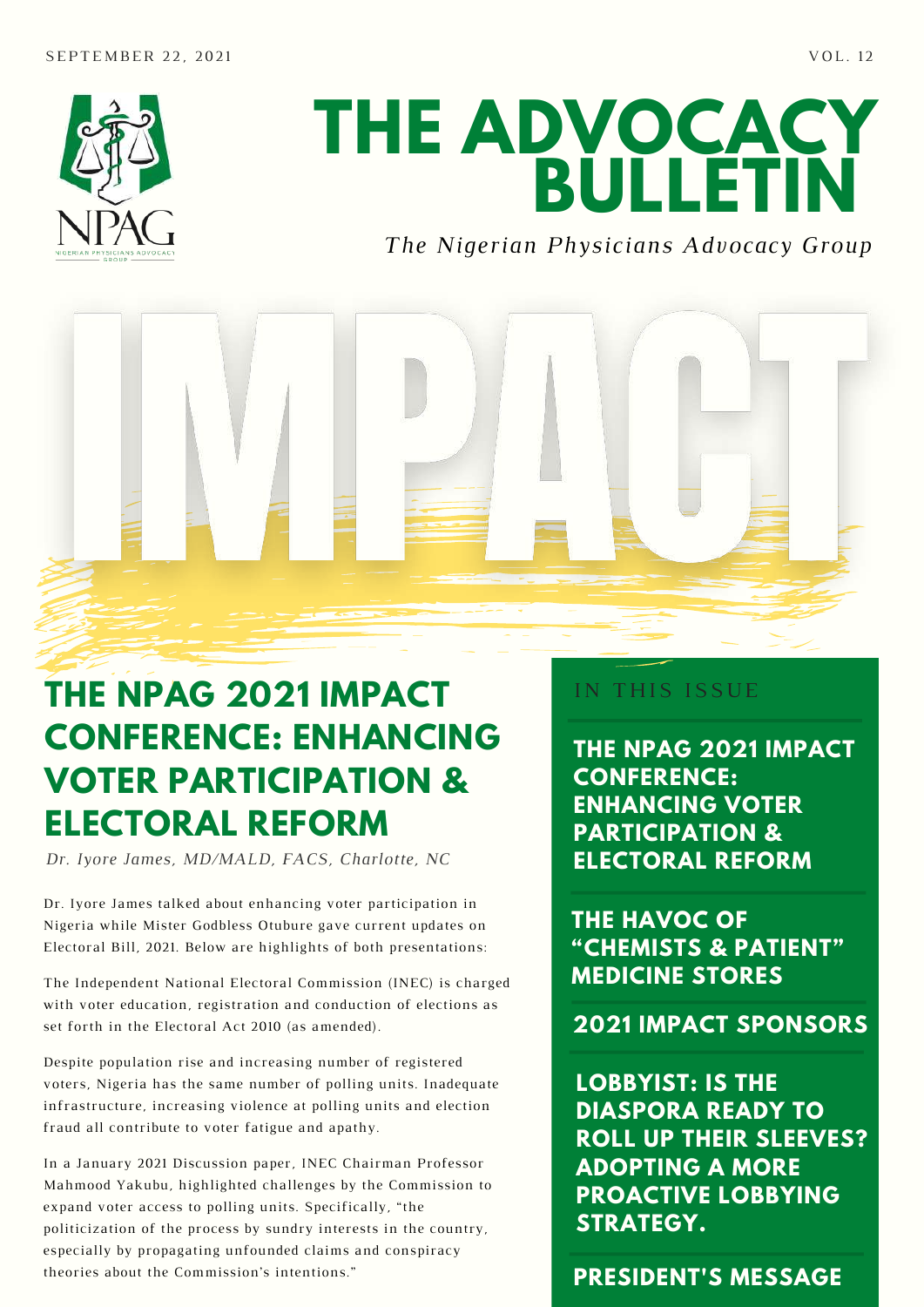#### SEPTEMBER 22, 2021 VOL. 12

The Commission believes such politicization is a result of inadequate stakeholder education. Therefore, a major component of INEC's mission in 2021 is to engage relevant stakeholders to explain prevailing electoral climate, discuss solutions, get buy-in and listen to concerns of stakeholders so as to establish a framework that will improve voter access.

INEC supports electronic voting and electronic transmission of results.

INEC has increased polling units from 4,608 to 5,720 in preparation for the Anambra State Elections on November 6th, 2021.

The Nigeria Diaspora must recognize that they are a relevant stakeholder in Nigeria's electoral processes. They must support INEC in civic education and voter sensitization campaigns. The diaspora must continue advocacy efforts to ensure passage of the Electoral Bill 2021 that should include electronic transmission of results as this is one essential means to decrease election fraud. This would also give way to diaspora voting. Given inadequate capacity to handle increasing number of registered voters, INEC must expand voting access to include early voting as well as extending voting hours on election day. These and more form the basis of NPAG's lobbying efforts.

### **THE HAVOC OF "CHEMISTS & PATENT" MEDICINE STORES**

#### *Dr Biodun Ogungbo, MBBS, FRCS, FRCSEd, MSc*

This is not the first time that someone is going to call the attention of government and all Nigerians to the terrible dangers posed to the health of the nation by so called patent medicine stores and local chemists. Sounding this note of warning again and again can never be too much, as the havoc wrecked by them, on unsuspecting customers, cannot be over-emphasised.

Chemist shops and patent medicine stores abound in all parts of the country, they are usually shops of average square area 50 cm2 with a counter and glassed or wooden shelves on the walls. They are often manned by uneducated men/women, young boys in certain cases and mostly secondary school dropouts.

#### **These shops stock almost any drug and none is sacred to them.**

Even though unqualified, the chemist boys (and girls) diagnose and treat customers. They proclaim to know everything, every drug and are ever ready to "help".

As of this writing, here is where we stand on the controversial Section 50.2 of the Electoral Bill 2021. For your reference, Section 50.2 states:

*Voting at an election under this Bill shall be in accordance with the procedure determined by the Commission, which may include electronic voting, PROVIDED that the Commission shall not transmit results of elections by electronic means.*

Through well-executed lobbying efforts involving many civic organizations including NPAG, the following amendment was made:

Senate amendment to Section 50.2 allows electronic transmission of results pending approval by the Nigerian Communications Commission (NCC). The NCC is responsible for ensuring the provision of telecommunications services throughout the country. House amendment to Section 50.2: allows electronic transmission of results

The National Assembly was in recess as at the time of NPAG's Inaugural IMPACT Conference. NPAG will continue to work with other civic organizations in Nigeria to ensure that the final draft of the Electoral Bill, 2021 includes electronic transmission of results. **Support us: https://npagroup.org/give-now/**

This help offered at a price, can however be suicidal, yet their customers range through the social and educational levels of the public.

#### **Many people have stepped inside a local chemist, at least once.**

I personally had the misfortune of patronising one such chemist some time ago. I'd gone to visit a relative and one of the children had scabies. I opted to buy the necessary drug from this chemist a few meters away. The drug I wanted was ASCABIOL (pronounced AS-KA-BIOL). The young man in the shop checked the shelves and there was no Ascabiol. He, however, advised that I buy ENCEPHABOL instead since in his own words, *"na the same work dem dey do"*. I was shocked and felt like beating him into coma with head injury so that he can have use for the Encephabol he offered me.

#### **And that is one major danger posed to customers.**

Drugs with similar names are traded off for one another. These drugs in most cases have different chemical compositions and are used for different diseases. Or how can one reconcile the sale of CHLORPROMAZINE (a drug used in anxiety state and some psychiatric diseases) to a diabetic patient who wanted to buy CHLOPROPAMIDE, simply because they are both CHLOR-CHLOR. i.e both begin with CHLOR. Apart from being deprived of the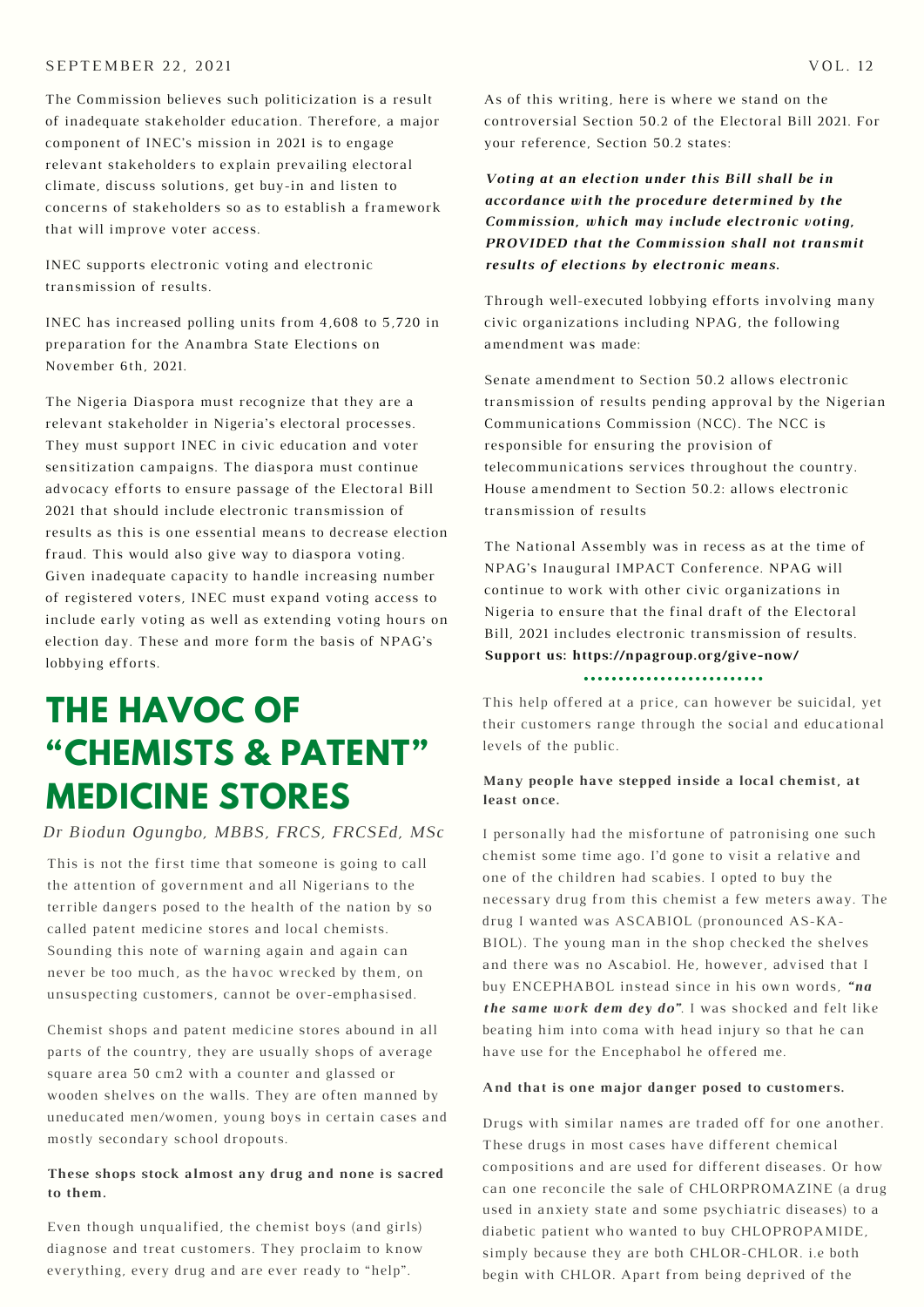



#### **Eastowne Family Physicians**

#### Dr. Tagbo J. Ekwonu

4115 The Plaza Noda, Eastway, Plaza Midwood Charlotte, NC 28205 Phone: 704-413-1705 Fax: (704) 532-4580

#### **Services:**



**Diabetes High Blood Pressure High Cholesterol treatment Women's Health Immunizations Acute Care COPD HIV/AIDS PrEP HIV Prevention Flu shot** 

### Uzo Unegbu, MD., MBA

Civil Surgeon for Department of Homeland



Chief Health Officer for City of Laurel



Medical Director for Roseu Medical Center, LLC

[301-604-8000](tel:301-604-8000) 7350 Van Dusen Rd, Ste 390, [Laurel,](https://www.google.com/maps/place/https://www.google.com/maps/place/79+Folsom+St,+San+Francisco,+CA+94105,+USA/@37.7902642,-122.3929651,17z/data=!3m1!4b1!4m2!3m1!1s0x8085807aad0a9e0b:0x378e593dff7a2ac3?hl=en) MD 20707





## **2 0 2 1 I M P A C T S P O N S O R S**